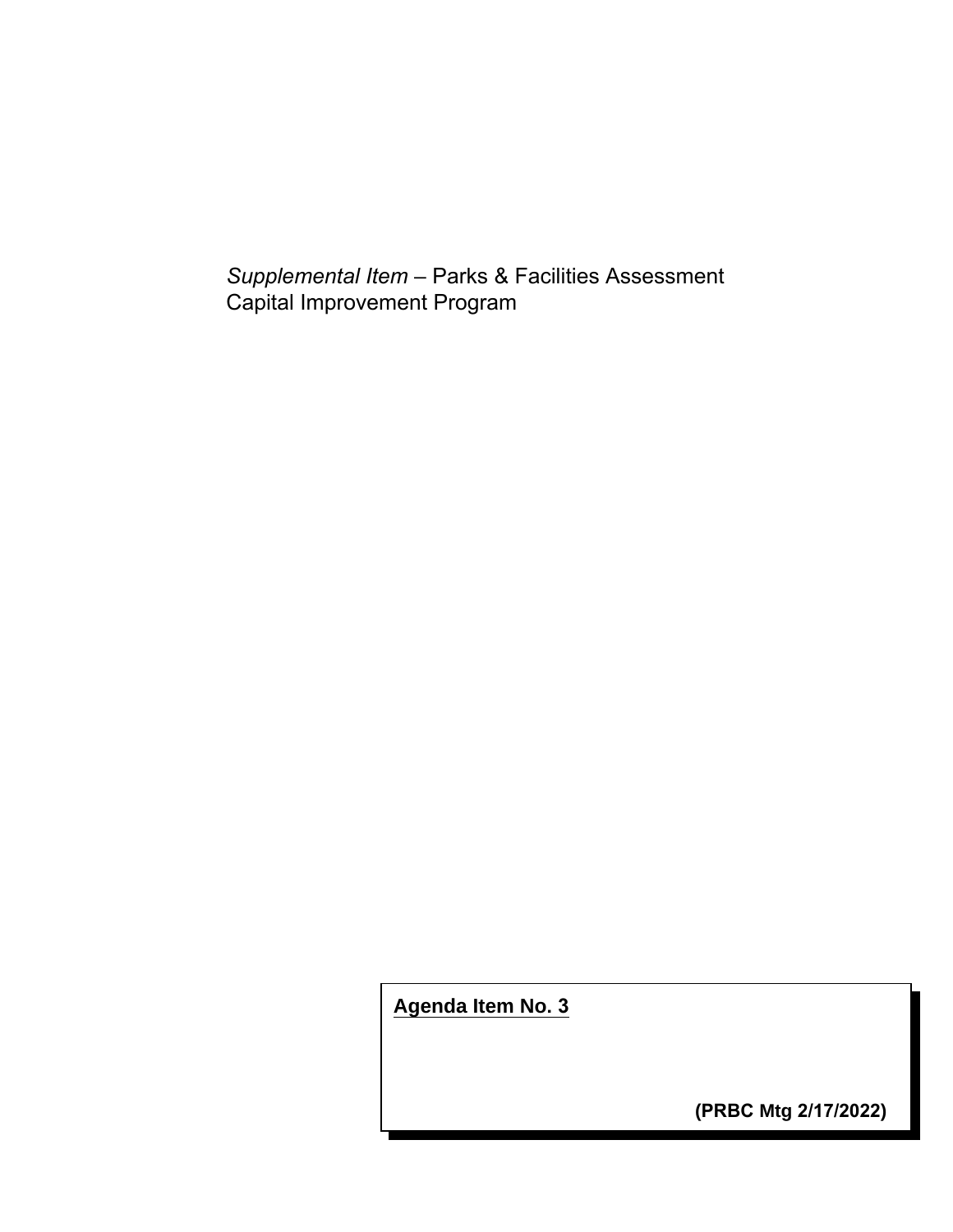### **CAPITAL IMPROVEMENT PROGRAM**

#### **CIP 1251: MENTONE BASIN PARK IMPROVEMENTS**



**Description or Justification**

The phased project includes upgrades to the sports court areas, opening of the basin for public use, and developing the former Carolan House Site (FY26). Install permanent fence and trash capture devices at inlets/outlets at basin. Consider incorporating a DG Path and reconfiguring the parking on Trouville; coordinate with the street project in FY22

**City Council Goals** Streets and Other Capital Improvements - improve other infrastructure such as City Parks, recreation facilities and other public buildings.

| <b>Project Financing</b>    | <b>FY 2020</b><br><b>Actual</b> | <b>FY 2021</b><br><b>Estimated</b><br><b>Actual</b> | <b>FY 2021</b><br><b>Estimated</b><br><b>Balance</b> | FY 2022<br><b>Budget</b> | FY 2023<br><b>Budget</b> | <b>FY 2024</b><br><b>Projected</b> | <b>FY 2025</b><br><b>Projected</b> | <b>FY 2026</b><br><b>Projected</b> |
|-----------------------------|---------------------------------|-----------------------------------------------------|------------------------------------------------------|--------------------------|--------------------------|------------------------------------|------------------------------------|------------------------------------|
| <b>Project Expenditures</b> |                                 |                                                     |                                                      |                          |                          |                                    |                                    |                                    |
| Design                      | \$1,345                         |                                                     |                                                      |                          |                          |                                    |                                    | \$30,000                           |
| Construction                | \$76,738                        |                                                     |                                                      | \$50,000                 |                          |                                    |                                    | \$120,000                          |
| Management                  | \$5,730                         |                                                     |                                                      |                          |                          |                                    |                                    |                                    |
| Contingency                 |                                 |                                                     |                                                      |                          |                          |                                    |                                    |                                    |
| <b>Expenditure Totals</b>   | \$83,813                        | \$0                                                 | \$0                                                  | \$50,000                 | \$0                      | \$0                                | \$0                                | \$150,000                          |
| <b>Funding Source(s)</b>    |                                 |                                                     |                                                      |                          |                          |                                    |                                    |                                    |
| General Fund (01)           |                                 |                                                     |                                                      | \$50,000                 |                          |                                    |                                    | \$150,000                          |
| Parks Construction (10)     | \$5,730                         |                                                     |                                                      |                          |                          |                                    |                                    |                                    |
| Parks Facility DIF (56)     | \$78,083                        |                                                     |                                                      |                          |                          |                                    |                                    |                                    |
| <b>Funding Totals</b>       | \$83,813                        | \$0                                                 | \$0                                                  | \$50,000                 | \$0                      | \$0                                | \$0                                | \$150,000                          |

| <b>Evaluation Criteria</b>             |  | <b>SATISFY</b> |                                                    | <b>SATISFY</b> |
|----------------------------------------|--|----------------|----------------------------------------------------|----------------|
| City Council goal:                     |  |                | Alleviates substandard conditions or deficiencies: |                |
| Identified in Planning document/study: |  |                | Provides incentive to economic development:        |                |
| Improves quality of existing services: |  |                | Responds to Federal or State requirement:          |                |
| Addresses public health / safety need: |  |                | Grant eligible:                                    |                |
| Reduces long-term operating costs:     |  |                | Other:                                             |                |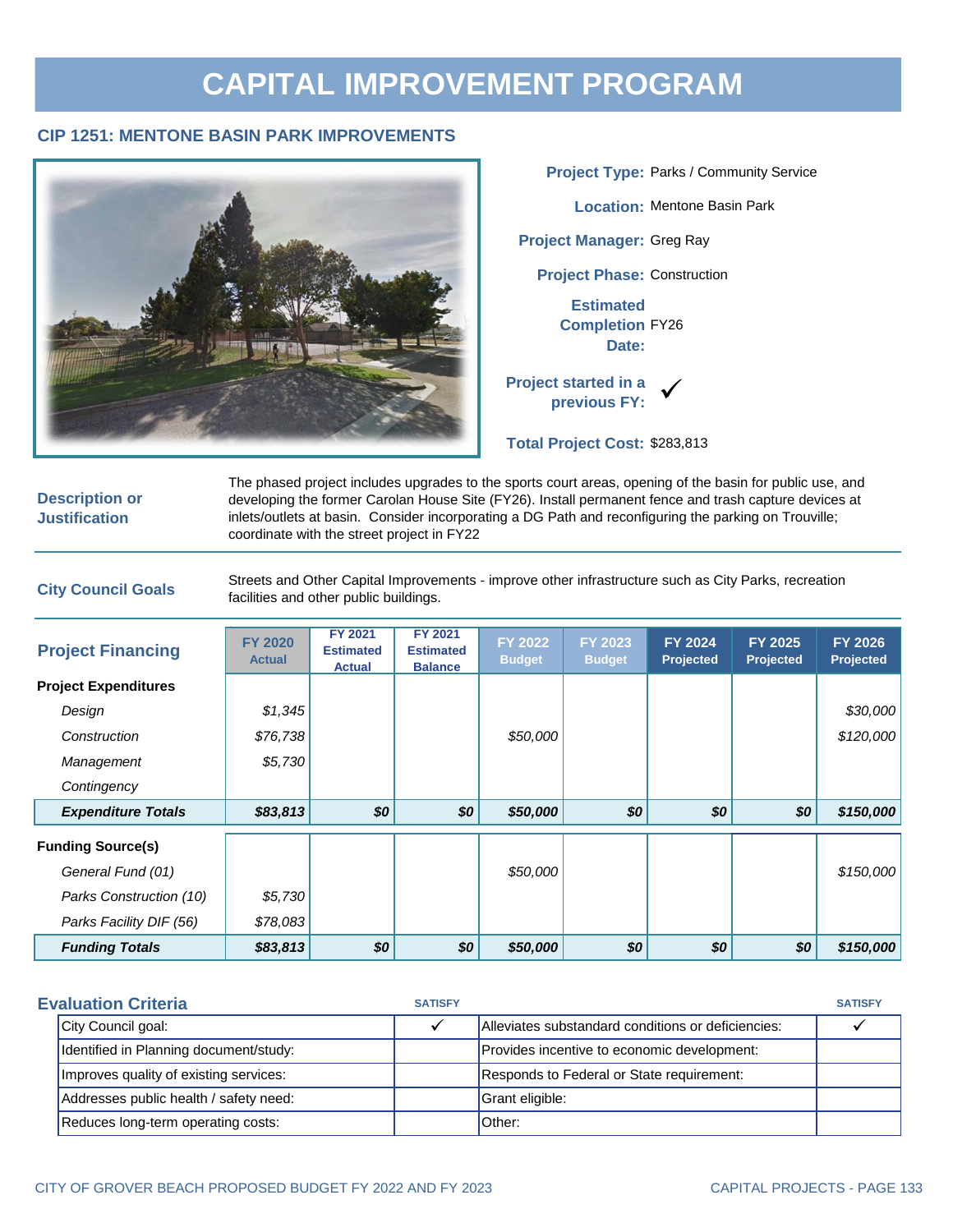# **CAPITAL IMPROVEMENT PROGRAM**

#### **CIP 1259: RAMONA GARDEN PARK REHABILITATION**



**Project Phase: Design Estimated Completion** FY30 **Date: Project started in a previous FY: Project Type:** Parks / Community Service **Location:** Ramona Garden Park **Project Manager:** Erin Wiggin

**Total Project Cost:** \$4,800,000

#### **Description or Justification**

Implement the master plan that was completed in FY21. Construction elements include a playground (pontentially including water play), an amphitheater, a plaza, new park restrooms, an addition to the building, a new park entrance, an outdoor classroom, a walking path and an adult fitness area. FY22 includes construction documents for the phased project; Phase 1 is the playground for FY24 and FY25.

**City Council Goals** Streets and Other Capital Improvements - improve other infrastructure such as City Parks, recreation facilities and other public buildings.

| <b>Project Financing</b>    | <b>FY 2020</b><br><b>Actual</b> | <b>FY 2021</b><br><b>Estimated</b><br><b>Actual</b> | <b>FY 2021</b><br><b>Estimated</b><br><b>Balance</b> | FY 2022<br><b>Budget</b> | FY 2023<br><b>Budget</b> | <b>FY 2024</b><br><b>Projected</b> | <b>FY 2025</b><br><b>Projected</b> | <b>FY 2026</b><br><b>Projected</b> |
|-----------------------------|---------------------------------|-----------------------------------------------------|------------------------------------------------------|--------------------------|--------------------------|------------------------------------|------------------------------------|------------------------------------|
| <b>Project Expenditures</b> |                                 |                                                     |                                                      |                          |                          |                                    |                                    |                                    |
| Design                      |                                 |                                                     |                                                      | \$234,000                |                          |                                    |                                    |                                    |
| Construction                |                                 |                                                     |                                                      |                          |                          | \$800,000                          | \$500,000                          | \$250,000                          |
| Management                  |                                 |                                                     |                                                      |                          |                          |                                    |                                    |                                    |
| Contingency                 |                                 |                                                     |                                                      |                          |                          |                                    |                                    |                                    |
| <b>Expenditure Totals</b>   | \$0                             | \$0                                                 | \$0                                                  | \$234,000                | \$0                      | \$800,000                          | \$500,000                          | \$250,000                          |
| <b>Funding Source(s)</b>    |                                 |                                                     |                                                      |                          |                          |                                    |                                    |                                    |
| General Fund (01)           |                                 |                                                     |                                                      |                          |                          | \$800,000                          | \$500,000                          | \$250,000                          |
| Parks Construction (10)     |                                 |                                                     |                                                      | \$9,000                  |                          |                                    |                                    |                                    |
| Parks Facility DIF (56)     |                                 |                                                     |                                                      | \$225,000                |                          |                                    |                                    |                                    |
| <b>Funding Totals</b>       | \$0                             | \$0                                                 | \$0                                                  | \$234,000                | \$0                      | \$800,000                          | \$500,000                          | \$250,000                          |

| <b>Evaluation Criteria</b>             | <b>SATISFY</b> |                                                    | <b>SATISFY</b> |
|----------------------------------------|----------------|----------------------------------------------------|----------------|
| City Council goal:                     |                | Alleviates substandard conditions or deficiencies: |                |
| Identified in Planning document/study: |                | Provides incentive to economic development:        |                |
| Improves quality of existing services: |                | Responds to Federal or State requirement:          |                |
| Addresses public health / safety need: |                | Grant eligible:                                    |                |
| Reduces long-term operating costs:     |                | Other:                                             |                |